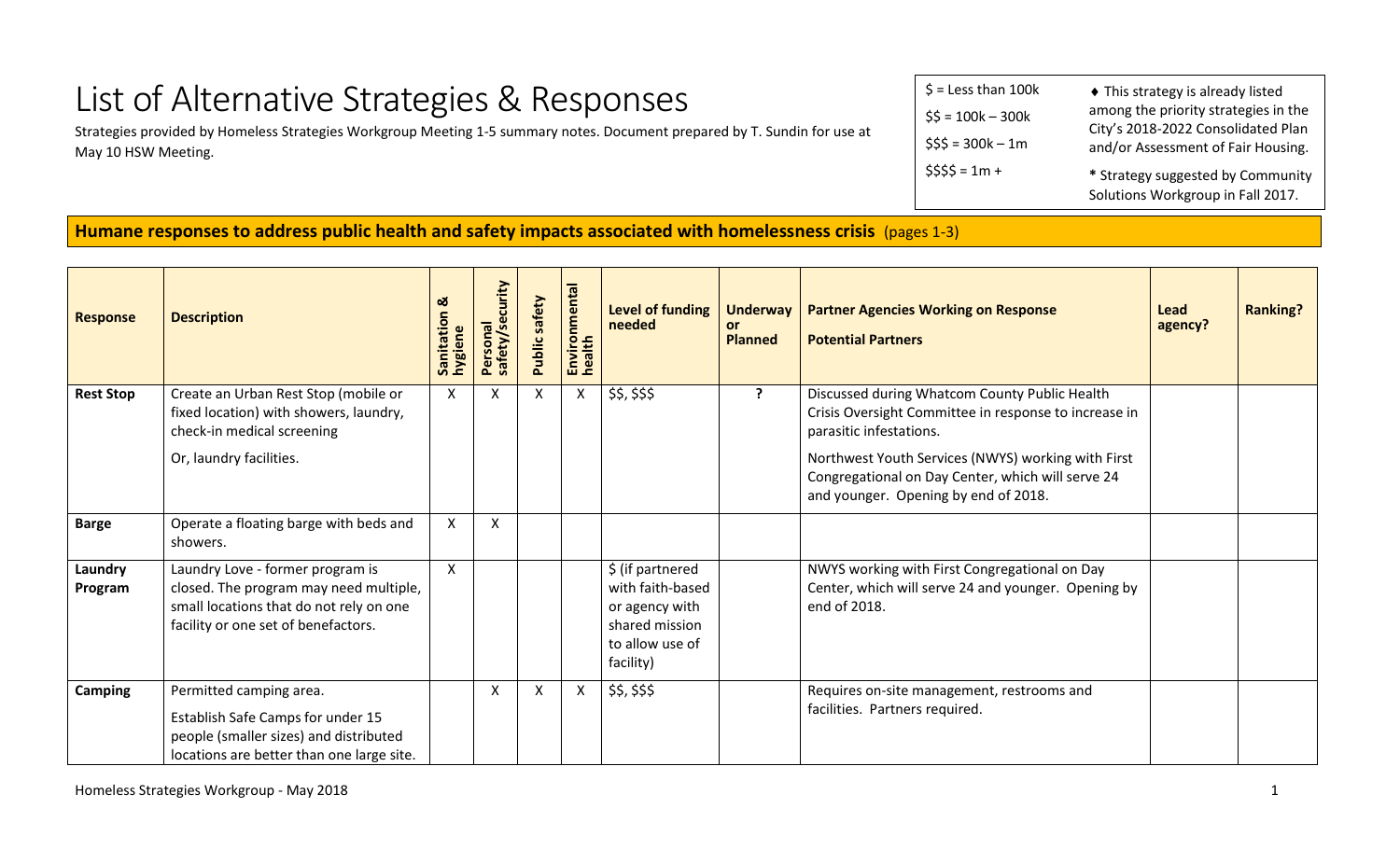| <b>Response</b>  | <b>Description</b>                                                                                                                                                                                                         | ಹ<br>Sanitation<br>hygiene | Personal<br>safety/security | Public safety | Environmental<br>health | <b>Level of funding</b><br>needed | <b>Underway</b><br>or<br><b>Planned</b> | <b>Partner Agencies Working on Response</b><br><b>Potential Partners</b>                                                                                                                                                                                                              | Lead<br>agency? | <b>Ranking?</b> |
|------------------|----------------------------------------------------------------------------------------------------------------------------------------------------------------------------------------------------------------------------|----------------------------|-----------------------------|---------------|-------------------------|-----------------------------------|-----------------------------------------|---------------------------------------------------------------------------------------------------------------------------------------------------------------------------------------------------------------------------------------------------------------------------------------|-----------------|-----------------|
| <b>Restrooms</b> | Bathroom facilities with 24 hour access<br>for those who work shifts. Explore<br>multiple locations.                                                                                                                       | $\mathsf{X}$               | X                           |               | $\mathsf{X}$            | \$, \$\$, \$\$, \$\$              | $\boldsymbol{X}$                        | City of Bellingham (City) is completing 24 hour access<br>restroom at MHP. Porta-potty's have been located in<br>3 additional areas.                                                                                                                                                  |                 |                 |
|                  |                                                                                                                                                                                                                            |                            |                             |               |                         |                                   |                                         | Whatcom County (County) considering Rest Stop,<br>which could also help with this need. 24-hour access<br>would be very expensive.                                                                                                                                                    |                 |                 |
|                  |                                                                                                                                                                                                                            |                            |                             |               |                         |                                   |                                         | NWYS working with First Congregational on Day<br>Center, which will serve 24 and younger. Opening by<br>end of 2018. Not 24-hours or it would be a shelter.                                                                                                                           |                 |                 |
| <b>Showers</b>   | Shower facility with 24 hour access for<br>those who work shifts.                                                                                                                                                          | $\mathsf{X}$               |                             |               |                         | \$\$, \$\$\$                      | $\boldsymbol{\mathsf{X}}$               | Lighthouse Mission (LMM) has purchased a shower<br>trailer that will be available summer of 2018.<br>LMM will include shower facilities in new permanent<br>shelter facility.<br>NWYS working with First Congregational on Day<br>Center, which will serve 24 and younger. Opening by |                 |                 |
|                  |                                                                                                                                                                                                                            |                            |                             |               |                         |                                   |                                         | end of 2018.<br>YMCA offers a limited number of shower passes -<br>they are at capacity.<br>24-hour access VERY challenging.                                                                                                                                                          |                 |                 |
| <b>Lockers</b>   | Lockers for storage of valuables (24<br>hour access). Locked Storage - a<br>location has been identified, additional<br>locations are needed that can<br>accommodate a 120 square foot unit<br>that can placed on to site. |                            | X                           |               |                         | \$                                | $\mathsf{x}$                            | Safe Storage PNW Non-profit<br>City of Bellingham has identified one location as a<br>pilot on City property. Has also offered to assist with<br>funding.<br>Additional partners needed.                                                                                              |                 |                 |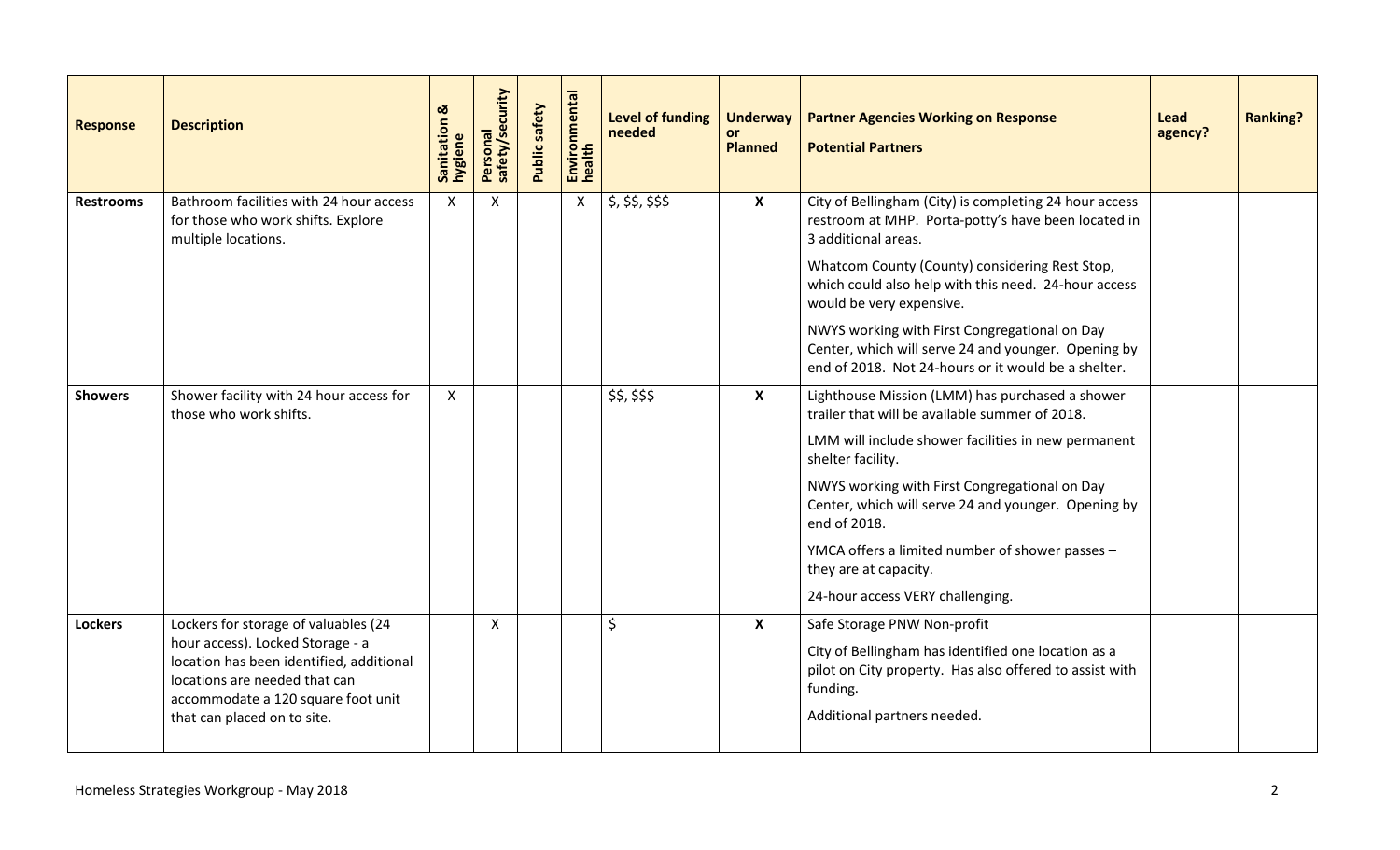| <b>Response</b>              | <b>Description</b>                                                                                                                                                                                                                                                                                                                                                                           | ೲ<br>Sanitation<br>hygiene | curity<br>$\overline{a}$<br>$\overline{\sigma}$<br>safety/s<br>ersona<br>õ. | safety<br>Public | Environmental<br>health | <b>Level of funding</b><br>needed | <b>Underway</b><br>or<br><b>Planned</b> | <b>Partner Agencies Working on Response</b><br><b>Potential Partners</b>                 | Lead<br>agency? | <b>Ranking?</b> |
|------------------------------|----------------------------------------------------------------------------------------------------------------------------------------------------------------------------------------------------------------------------------------------------------------------------------------------------------------------------------------------------------------------------------------------|----------------------------|-----------------------------------------------------------------------------|------------------|-------------------------|-----------------------------------|-----------------------------------------|------------------------------------------------------------------------------------------|-----------------|-----------------|
| Car/RV<br><b>Parking</b>     | Establish Safe Parking designated for<br>those who have "some level of shelter"<br>with rules to mitigate impacts,<br>amenities nearby with signage with<br>parking time duration limits.<br>Spread out parking across the<br>community. Lighting and security are a<br>concern, and if COB can help with these,<br>some organizations and entities might<br>be able to offer parking sites. |                            | X                                                                           | X                |                         | \$\$, \$\$\$                      |                                         | Requires on-site management, restrooms and<br>facilities. Partners required.             |                 |                 |
| Camping                      | Use campgrounds in the off season, this<br>community resource already exists.                                                                                                                                                                                                                                                                                                                | $\mathsf{X}^-$             |                                                                             | X                | X                       | \$\$, \$\$\$                      |                                         | Requires on-site management, restrooms and<br>facilities. Partners required.             |                 |                 |
| Garbage<br><b>Collection</b> | Dumpsters for homeless community to<br>discard their belongings when needed                                                                                                                                                                                                                                                                                                                  |                            |                                                                             |                  | X                       | S,                                | X                                       | The City has provided dumpsters in several locations<br>around the City for this purpose |                 |                 |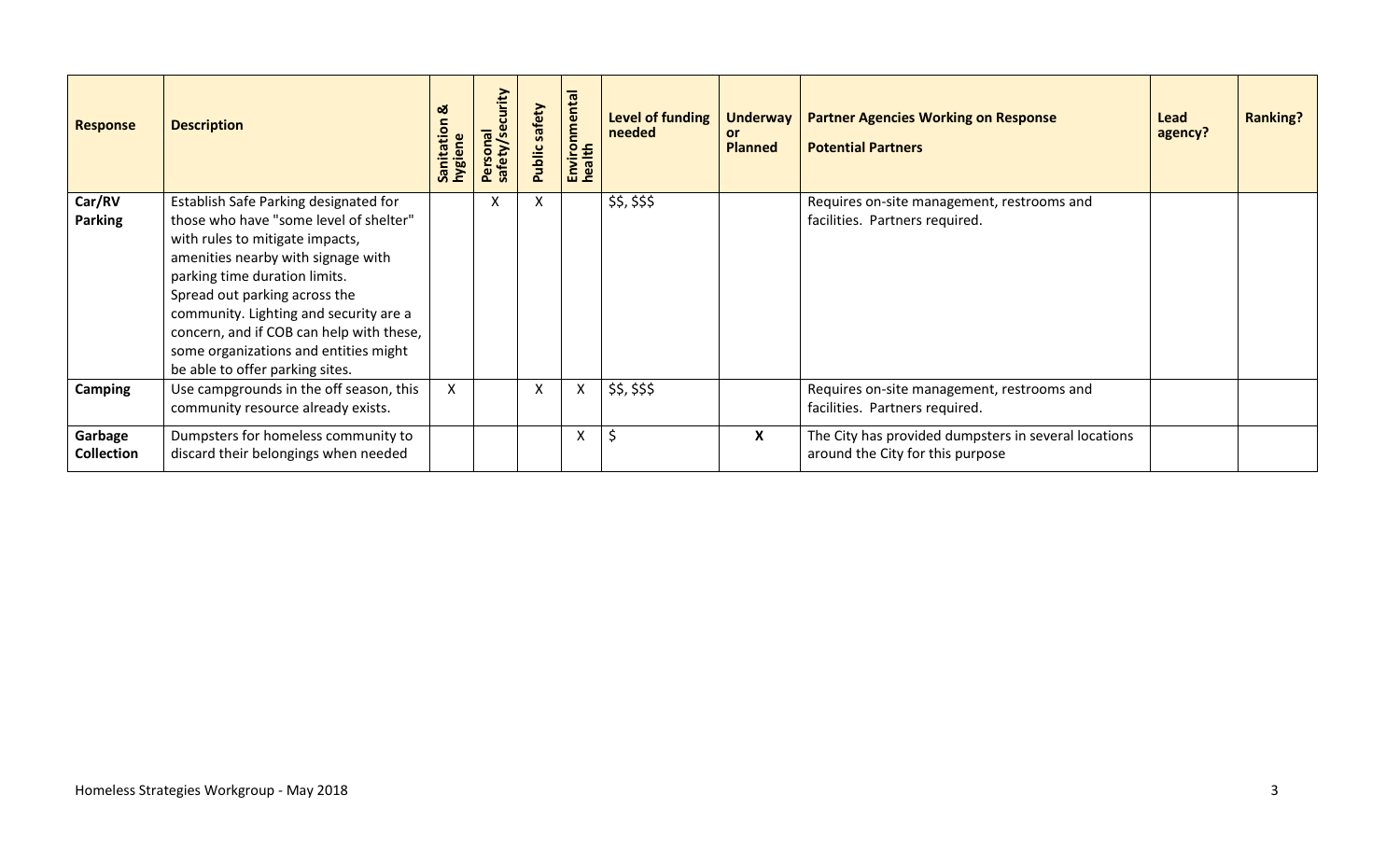## **Strategies to End Homelessness – even IF temporary or temporary for the individual** (pages 4-6)

| <b>Strategy</b>                                     | <b>Description</b>                                                                                                                                                                                                               | <b>Funding Level</b> | <b>Underway or</b><br><b>Planned</b>               | Partner(s) Agency or Agencies Working on Strategy                                                                                                                                                                        | Lead?             | <b>Ranking?</b> |
|-----------------------------------------------------|----------------------------------------------------------------------------------------------------------------------------------------------------------------------------------------------------------------------------------|----------------------|----------------------------------------------------|--------------------------------------------------------------------------------------------------------------------------------------------------------------------------------------------------------------------------|-------------------|-----------------|
| $\triangle$ Case<br>Management                      | Identify available beds that could be available if<br>sufficient case worker support were provided;<br>then triage these available beds to match levels of<br>service needs with case workers and/or funding<br>for case workers | \$\$, \$\$\$         | $\boldsymbol{\mathsf{X}}$<br>Room for<br>expansion | Opportunity Council's Homeless Services Center / Landlord<br>Liaison program.<br>Lydia Place - City entered into an expanded case management<br>program.<br>NWYS, CCS, and above agencies could expand further.          |                   |                 |
| <b>Triage Facility</b>                              | Triage Facility for mental health stabilization and<br>substance use detoxification will be ready by next<br>fall.                                                                                                               | \$\$\$\$             | $\boldsymbol{\mathsf{X}}$                          | Whatcom County is Lead - Project is funded and underway.                                                                                                                                                                 | Whatcom<br>County |                 |
| <b>Private Mental</b><br><b>Health Facility</b>     | Private mental health and potential partner for<br>site by hospital, which would be bigger than<br>current triage facility.                                                                                                      | \$\$\$\$             |                                                    | Would require a private partner.                                                                                                                                                                                         |                   |                 |
| <b>Purchase Hotel</b>                               | Buy a hotel and house people temporarily until<br>they move into housing.                                                                                                                                                        | \$\$\$\$             |                                                    | Would require a partner agency to manage hotel / provide case<br>management.                                                                                                                                             |                   |                 |
| <b>Satellite</b><br><b>Shelters</b>                 | Site county satellite shelters for severe weather<br>(winter shelter closed Feb. 28, 2018).                                                                                                                                      | \$\$ per year        |                                                    |                                                                                                                                                                                                                          |                   |                 |
| <b>Additional</b><br>Specialized<br><b>Shelters</b> | Specialized shelters with staff to support special<br>populations (e.g., dual diagnosis of mental health<br>and substance abuse; medical recovery).                                                                              | \$\$\$               |                                                    | (Note: NWYS PAD program, Domestic Violence Sexual Assault<br>Services (DVSAS), YWCA, Sun Community Services and<br>Interfaith houses used to shelter homeless families, Family<br>Promise added additional shelter beds) |                   |                 |
| <b>Additional</b><br><b>Small Shelters</b>          | Smaller scale shelters, e.g., four bedroom<br>duplexes, which are easier to find. And signing<br>leases and supporting people in them, e.g., like the<br>NWYS approach that uses a master lease.                                 | \$\$\$,\$\$\$\$      |                                                    |                                                                                                                                                                                                                          |                   |                 |
| <b>Drug Court</b><br>housing                        | Speed up Drug Court housing.                                                                                                                                                                                                     |                      | $\boldsymbol{\mathsf{X}}$                          |                                                                                                                                                                                                                          |                   |                 |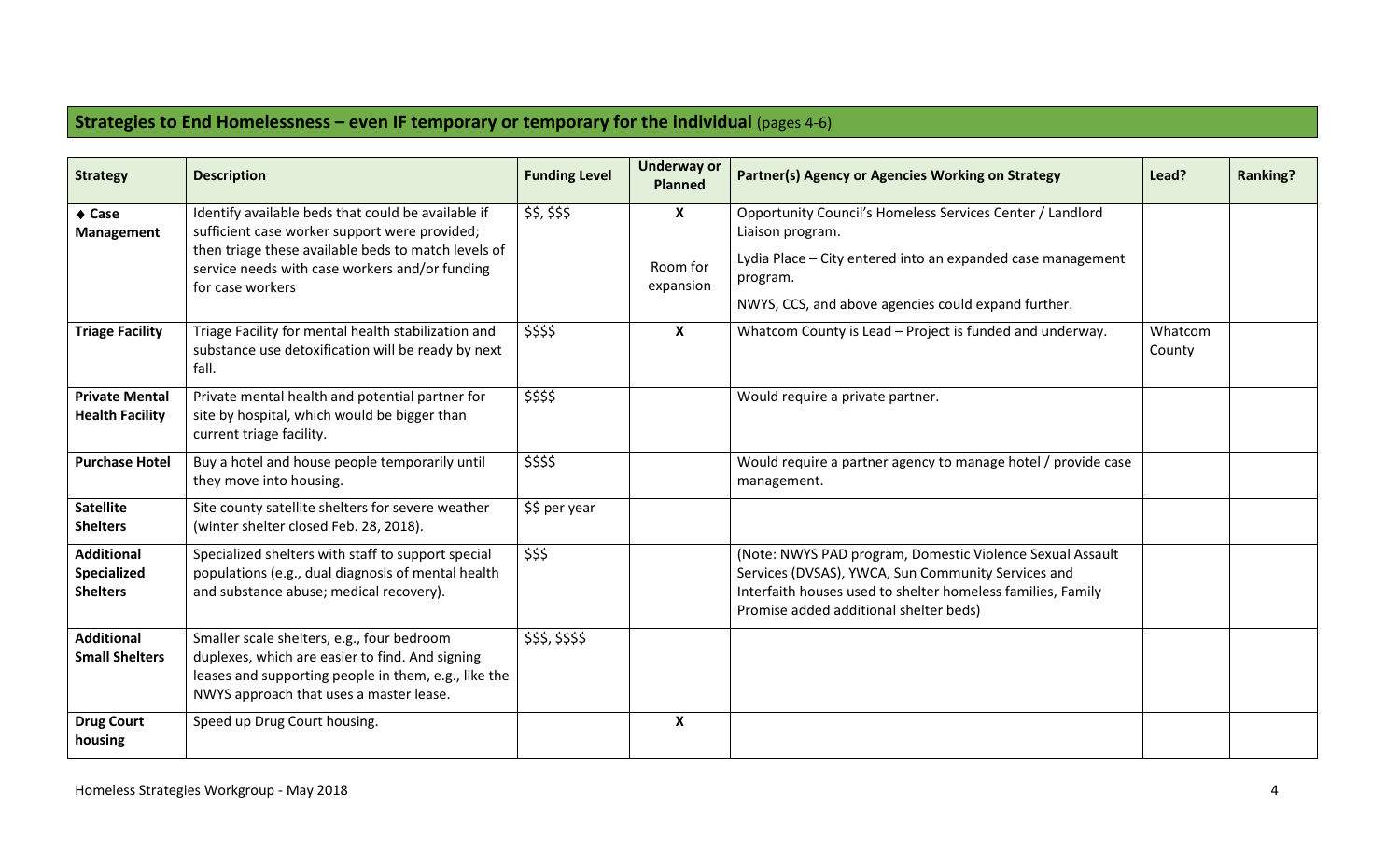| <b>Strategy</b>                              | <b>Description</b>                                                                                                                                   | <b>Funding Level</b> | <b>Underway or</b><br><b>Planned</b> | Partner(s) Agency or Agencies Working on Strategy                                                                                                                                                                                                | Lead? | <b>Ranking?</b> |
|----------------------------------------------|------------------------------------------------------------------------------------------------------------------------------------------------------|----------------------|--------------------------------------|--------------------------------------------------------------------------------------------------------------------------------------------------------------------------------------------------------------------------------------------------|-------|-----------------|
| <b>Mental Health</b><br><b>Court housing</b> | Create Mental Health Court housing                                                                                                                   |                      |                                      |                                                                                                                                                                                                                                                  |       |                 |
| ♦ Rental<br><b>Assistance</b>                | Expand resources for rental assistance vouchers                                                                                                      |                      | $\boldsymbol{\mathsf{X}}$            |                                                                                                                                                                                                                                                  |       |                 |
| Landlord<br>Liaison                          | Find willing landowners who can be matched<br>with houseless person to offer appropriate shelter<br>within zoning that currently exists.             |                      |                                      | (Note: Landlord Liaison program is operational, works with<br>landlords who have existing units. Both the City and County are<br>funding this position through the OC. BHA also has a similar<br>position specific to their voucher programs.)   |       |                 |
| * Landlord<br><b>Incentives</b>              | Landlord incentives can help to get people into<br>housing more quickly.                                                                             |                      | $\boldsymbol{\mathsf{x}}$            | Opportunity Council (OC) will convene a small group of local<br>experts to examine the feasibility of using existing programs for<br>this recommendation                                                                                         |       |                 |
| ♦ Supportive<br><b>Shared Housing</b>        | Optimize current market rental with shared<br>housing strategies (use HUD resources we already<br>have.                                              |                      |                                      | This is similar to the "Additional Smaller Shelters" item above -<br>a strategy in which nonprofits would operate small group-style<br>homes with supports, and fewer rental assistance resources<br>needed (with lower cost of shared housing). |       |                 |
| <b>Tiny Homes</b>                            | Per Whatcom County Council 2018 action                                                                                                               |                      |                                      |                                                                                                                                                                                                                                                  |       |                 |
| Re-entry                                     | Expansion of re-entry options (e.g., Dept. of<br>Corrections half-way house, sober houses)                                                           |                      |                                      |                                                                                                                                                                                                                                                  |       |                 |
| <b>Smaller shelters</b>                      | Expand number of "family home shelters" for a<br>smaller scale and less intense setting than a 200<br>bed shelter setting.                           |                      |                                      |                                                                                                                                                                                                                                                  |       |                 |
|                                              | The Strategies listed below were not suggested by the HSW, but were prioritized by the City's Community Solutions Workgroup.                         |                      |                                      |                                                                                                                                                                                                                                                  |       |                 |
| * Community<br>Liaison/Health<br>Worker      | Develop a community liaison or trained peer<br>health worker program to help keep people in<br>housing and integrate within the broader<br>community |                      | $\mathsf{X}$                         | Chuckanut Health Foundation and PeaceHealth have funded<br>the Whatcom Alliance for Health Advancement to explore and<br>establish a Community Health Worker model                                                                               |       |                 |
| * Social<br>inclusion                        | Coordinate among services and programs to<br>promote social inclusion and community building<br>among formerly homeless population                   |                      | $\mathsf{X}$                         | LMM started Street Connect early intervention relationship<br>program in Feb 2018. Starting mentorship aftercare program in<br>fall 2018.                                                                                                        |       |                 |